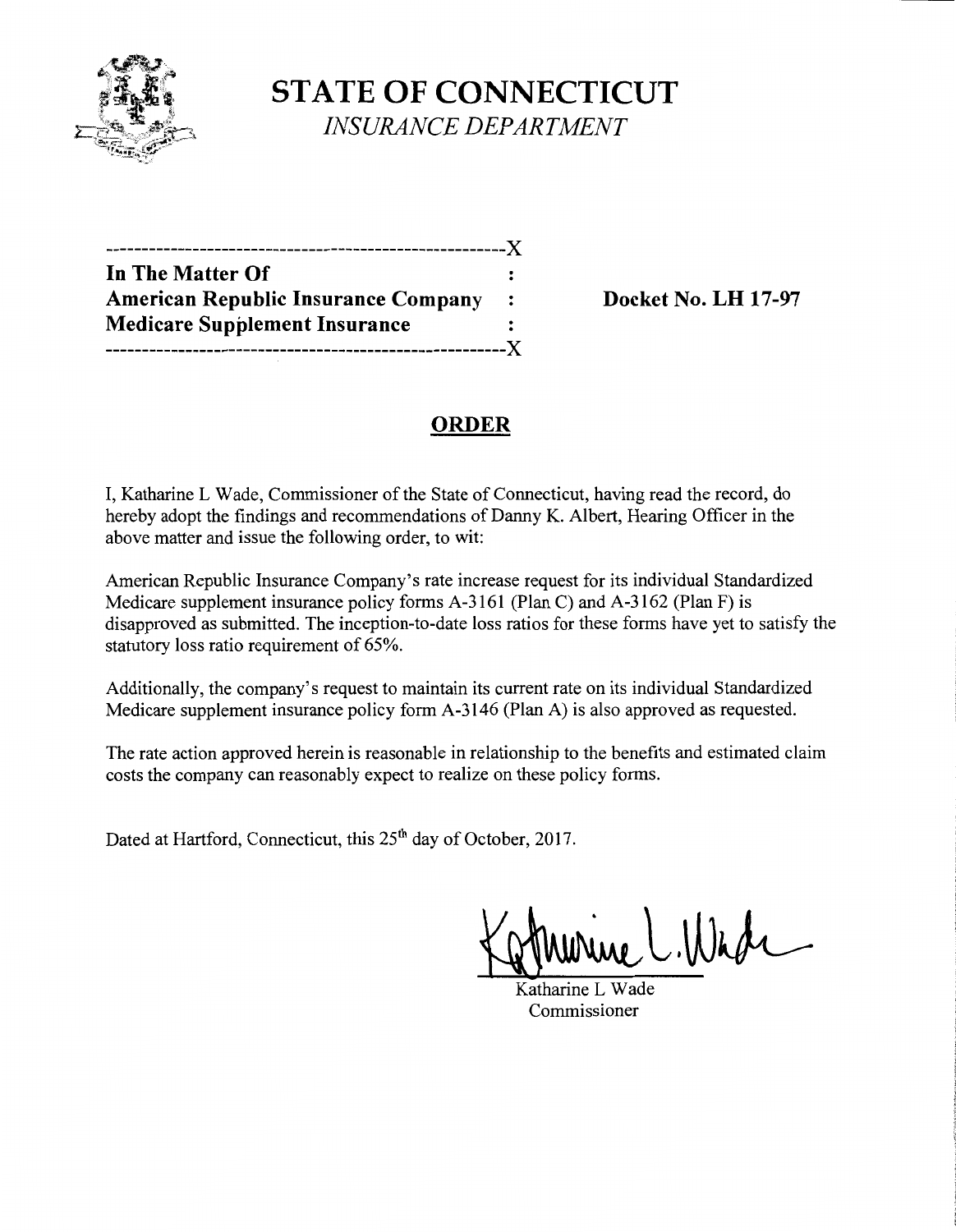

# **STATE OF CONNECTICUT**  *INSURANCE DEPARTMENT*

| ---------------------------------          |    |
|--------------------------------------------|----|
| In The Matter Of                           |    |
| <b>American Republic Insurance Company</b> | :  |
| <b>Medicare Supplement Insurance</b>       |    |
|                                            | -Y |

**Docket No. LH 17-97** 

### **PROPOSED FINAL DECISION**

## **I INTRODUCTION**

The Insurance Commissioner of the State of Connecticut is empowered to review rates charged for individual and group Medicare supplement policies sold to any resident of this State who is eligible for Medicare. The source for this regulatory authority is contained in Chapter 700c and Section 38a-495a of the Connecticut General Statutes.

After due notice, a hearing was held at the Insurance Department in Hartford on Thursday, October 12, 2017, to consider whether or not the rate increase requested by American Republic Insurance Company on its individual Standardized Medicare supplement insurance business should be approved.

No members from the general public attended the hearing.

No company representatives from American Republic Insurance Company attended the hearing.

The hearing was conducted in accordance with the requirements of Section 38a-474, Connecticut General Statutes, the Uniform Administrative Procedures Act, Chapter 54 of Section 38a-8-1 et seq. of the Regulations of Connecticut State Agencies.

A Medicare supplement policy is a private health insurance policy sold on an individual or group basis, which provides benefits that are additional to the benefits provided by Medicare. For many years Medicare supplement policies have been highly regulated under both state and federal law to protect the interests of persons eligible for Medicare who depend on these policies to provide additional coverage for the costs of health care.

Effective December 1, 2005, Connecticut amended its program of standardized Medicare supplement policies in accordance with Section 38a-496a of the Connecticut General Statutes, and Sections 38a-495a-1 through 38a-495a-21 ofthe Regulations of Connecticut Agencies. This program, which conforms to federal requirements, provides a "core" package of benefits known as Plan A. Insurers may also offer any one or more of eleven other plans (Plans B through N).

Effective January 1, 2006, in accordance with Section 38a-495c of the Connecticut General Statutes (as amended by Public Act 05-20) premiums for all Medicare supplement policies in the state must use community rating. Rates for Plans A through N must be computed without regard to age, gender, previous claims history or the medical condition of any person covered by a Medicare supplement policy or certificate.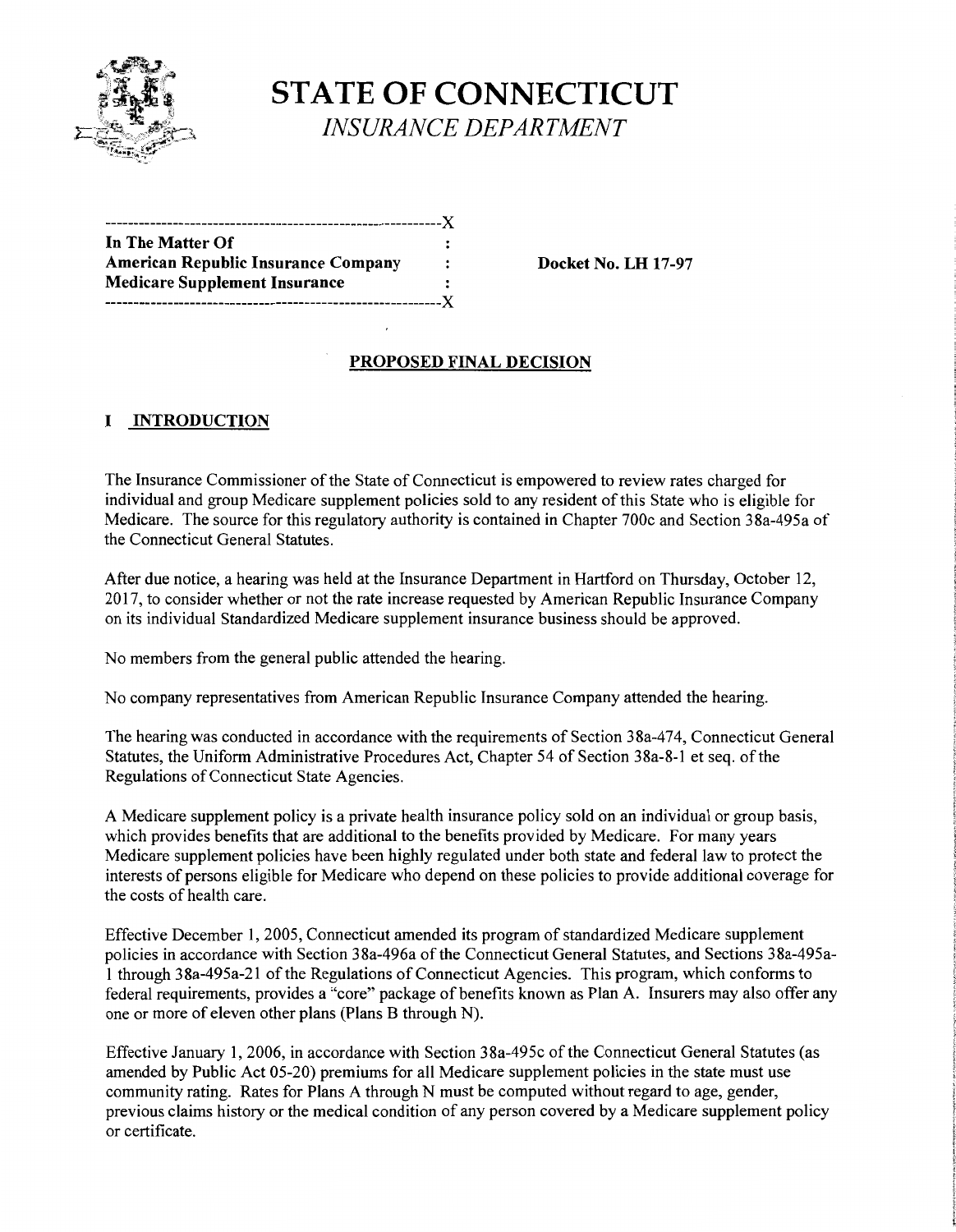The statute provides that coverage under Plans A through N may not be denied on the basis of age, gender, previous claims history or the medical condition of any covered person. Insurers may exclude benefits for losses incurred within six months from the effective date of coverage based on a pre-existing condition.

Effective October I, 1998, carriers that offer Plan B or Plan C must make these plans as well as Plan A, available to all persons eligible for Medicare by reason of disability.

Insurers must also make the necessary arrangements to receive notice of all claims paid by Medicare for their insureds so that supplement benefits can be computed and paid without requiring insureds to file claim forms for such benefits. This process of direct notice and automatic claims payment is commonly referred to as "piggybacking" or "crossover".

Sections 38a-495 and 38a-522 ofthe Connecticut General Statutes, and Section 38a-495a-10 of the Regulations of Connecticut Agencies, state that individual and group Medicare supplement policies must have anticipated loss ratios of 65% and 75%, respectively. Under Sections 38a-495-7 and 38a-495a-10 of the Regulations of Connecticut Agencies, filings for rate increases must demonstrate that actual and expected losses in relation to premiums meet these standards, and anticipated loss ratios for the entire future period for which the requested premiums are calculated to provide coverage must be expected to equal or exceed the appropriate loss ratio standard.

Section 38a-473 of the Connecticut General Statutes provides that no insurer may incorporate in its rates for Medicare supplement policies factors for expenses that exceed 150% of the average expense ratio for that insurer's entire written premium for all lines of health insurance for the previous calendar year.

#### II. FINDING OF FACT

After reviewing the exhibits entered into the record of this proceeding, and utilizing the experience, technical competence and specialized knowledge ofthe Insurance Department, the undersigned makes the following findings of fact:

1. American Republic Insurance Company has requested the following rate increases' for its individual and standardized Medicare supplement plans:

|              | Proposed    |
|--------------|-------------|
| Form #       | Rate Change |
| $A-3146(A)$  | $0.0\%$     |
| $A-3161$ (C) | $3.4\%$     |
| A-3162 $(F)$ | 5.0%        |

2. The number of in-force policies as of 6/30/2016:

| Form $#$     | In-force $(CT)$ | Nationwide |
|--------------|-----------------|------------|
| $A-3146(A)$  |                 | 961        |
| $A-3161$ (C) |                 | 142        |
| $A-3162$ (F) | 37              | 3,483      |

3. American Republic certified that their expense factors are in compliance with section 38a-473, C.G.S.